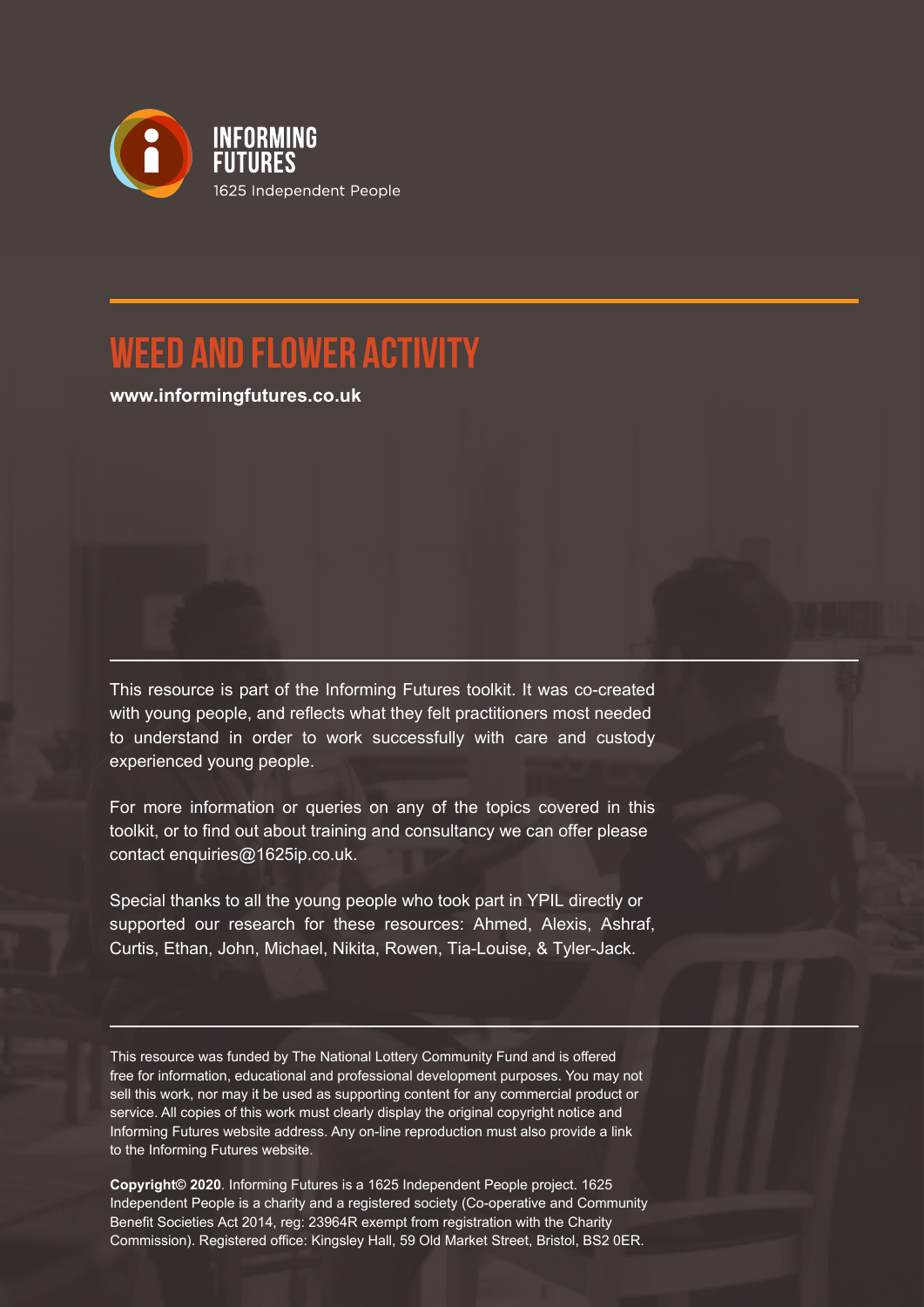## A WEED IN THE MUD TO A FLOWER IN THE BLOSSOM

How might someone describe a young person from a 'weed' perspective? Add your suggestions around the dandelion below